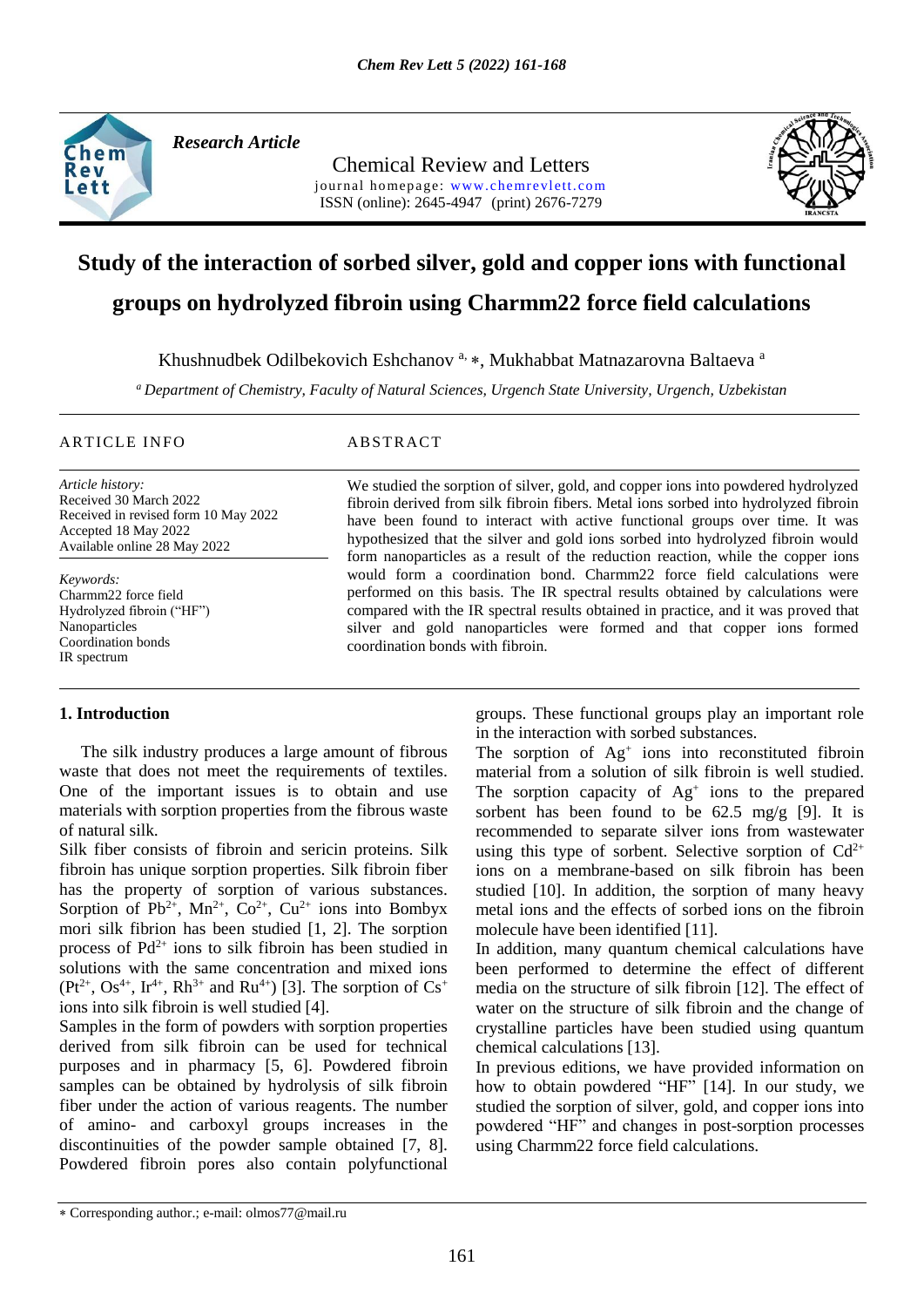## **2. Theoretical section**

 The Charmm22 force field is widely used to simulate and analyze the molecular dynamics of proteins. Quantum chemical calculations of interactions between proteins atomic partial charges, sample compounds, and water are performed in the Charmm22 force field. The Charmm22 force field has the following potential energy function:

$$
U = \sum_{bonds} k_b (b - b_0)^2 + \sum_{angles} k_\theta (\theta - \theta_0)^2 + \sum_{dihedrals} k_\phi [1 + \cos(n^\circ \phi - \delta)] +
$$
  
+ 
$$
\sum_{impropers} k_\omega (\omega - \omega_0)^2 + \sum_{Urey - Bradley} k_u (u - u_0)^2 +
$$
  
+ 
$$
\sum_{nonbondded} \left( \varepsilon \left[ \left( \frac{R_{\text{min}j}}{r_{ij}} \right)^{12} - \left( \frac{R_{\text{min}j}}{r_{ij}} \right)^6 \right] + \frac{q_i q_j}{\varepsilon r_{ij}} \right)
$$
(1)

The first term in the energy function accounts for the bond stretches where *k<sup>b</sup>* is the bond force constant and *b* $b<sub>0</sub>$  is the distance from equilibrium that the atom has moved. The second term in the equation accounts for the bond angles where  $k_{\theta}$  is the angle force constant and  $\theta$ - $\theta$ <sup>0</sup> is the angle from equilibrium between 3 bonded atoms. The third term is for the dihedrals where  $k_{\phi}$  is the dihedral force constant, *n'* is the multiplicity of the function,  $\phi$  is the dihedral angle and  $\delta$  is the phase shift. The fourth term accounts for the impropers, where *k<sup>ω</sup>* is the force constant and  $\omega' \text{-} \omega' \text{ or } \omega'$  is the out of plane angle. The Urey-Bradley component (cross-term accounting for angle bending using 1,3 nonbonded interactions) comprises the fifth term, where  $k_u$  is the respective force constant and *u* is the distance between the 1,3 atoms in the harmonic potential. Nonbonded interactions between pairs of atoms *(i,j)* are represented by the last two terms. By definition, the nonbonded forces are only applied to atom pairs separated by at least three bonds. The VDW energy is calculated with a standard 12-6 Lennard-Jones potential and the electrostatic energy with a Coulombic potential [15].

When the atoms in a molecule are displaced, they affect neighbouring atoms. Equations of motion in molecules can be written, and their solutions give the vibrational modes of the molecule. The forces resulting from the displacement of atoms are best represented by the Hessian matrix, which is the second derivative of the potential energy *U* relative to the oscillations of the atoms [16].

$$
H_{K,L} = \left(\frac{d^2U}{dx_{i,k}dx_{j,l}}\right)_0
$$
 (2)

where the indices  $k$  and  $l$  point to the atom  $(1, 2, \ldots, N)$ , and the indices *i* and *j* point to the Cartesian direction (*1*   $= x, 2 = y, 3 = z$ . The indices *K* and *L* are the signs that combine the atomic and Cartesian directions, and  $K = 3$  $(k - 1) + i$  and  $L = 3(l - 1) + i$ .

Equations of motion in terms of the Hessian matrix

$$
m_k \frac{d^2 \Delta x_{i,k}}{dt^2} = -\sum_{l=1}^N \sum_{j=1}^3 H_{K,L} \Delta x_{j,l}
$$
 (3)

Here  $m_k$  is the mass of the *k*-atom,  $\Delta x_{i,k}$  k is the *i* component of the *k*-atom's displacement, and *N* is the number of atoms in the molecule. To calculate the vibration frequencies, a harmonic motion is assumed and the equation is as follows.

$$
m_k \omega^2 \Delta x_{i,k} = \sum_{l=1}^N \sum_{j=1}^3 H_{K,L} \Delta x_{j,l} \tag{4}
$$

can be rewritten as the eigenvalue equation of the matrix,

$$
\left| \omega^2 - m_k^{-1/2} H_{K,L} m_l^{-1/2} \right| = 0 \tag{5}
$$

In addition to the interatomic forces described on the right side of Eq. (3), other forces in the atoms include hydrodynamic gravitational forces and forces due to the time-varying electric field of incident electromagnetic radiation acting on charged atoms. The new equations of motion with these additional forces are as follows.

$$
m_k \frac{d^2 \Delta x_{i,k}}{dt^2} = -\sum_{l=1}^N \sum_{j=1}^3 H_{K,L} \Delta x_{j,l} - \eta_k m_k \frac{d \Delta x_{i,k}}{dt} + q_k E_i e^{-i\omega t}
$$
 (6)

where  $E_i$  is the *i* th Cartesian component of the electric field and  $\eta_k$  is the damping coefficient. Like a single oscillator housing, a formal solution can be found for shifts at a given *ω* frequency. The dipole moment, which is now a tensor, and therefore the polarization ability, can be obtained as follows:

$$
\alpha(\omega) = \frac{1}{V\varepsilon_0} \left[ q \left( H - m\omega^2 - im\eta\omega \right)^{-1} q \right] \tag{7}
$$

Here, the symbols *q, m, H* denote matrices or vectors, and *V* denotes the size of the molecule. The polarity tensor can be calculated from the normal modes of the molecule obtained by diagonalizing the Hessian matrix:

$$
\alpha_{i,j}(\omega) = \frac{1}{V\varepsilon_0} \sum_{\text{moden}=7}^{3N} \sum_{\text{atoms } k,l=1}^{N} \frac{q_k C_{i,k;n} C_{j,l;n} q_l}{m_k^{1/2} (\omega_n^2 - \omega^2 - i\gamma_n \omega) m_l^{1/2}}
$$
(8)

Here  $m_k$  - masses,  $\omega_n$  and  $\gamma_n$  - real and imaginary parts of the specific frequencies of the Hessian matrix,  $C_{i,k}$ ; *n* elements of the eigenvector vector matrix. The symbols *i* and *j* refer to directions, *k, l* to atoms, and n to eigenfrequencies. The charges used to calculate the polarity tensor in Eq. (8) do not have to be the same as those used in the Hessian matrix or the force field used to calculate the molecular dynamics trajectories. The frequency-dependent dielectric function can be obtained from the trace of the polarization tensor

$$
\varepsilon(\omega) = \varepsilon_0 \left( 1 + N_m \frac{\sum_i \alpha_{ii}}{3} \right) \tag{9}
$$

where Nm is the number of molecules. The attenuation is given by

$$
\mu(\omega) = \omega \operatorname{Im}(\varepsilon(\omega)) \tag{10}
$$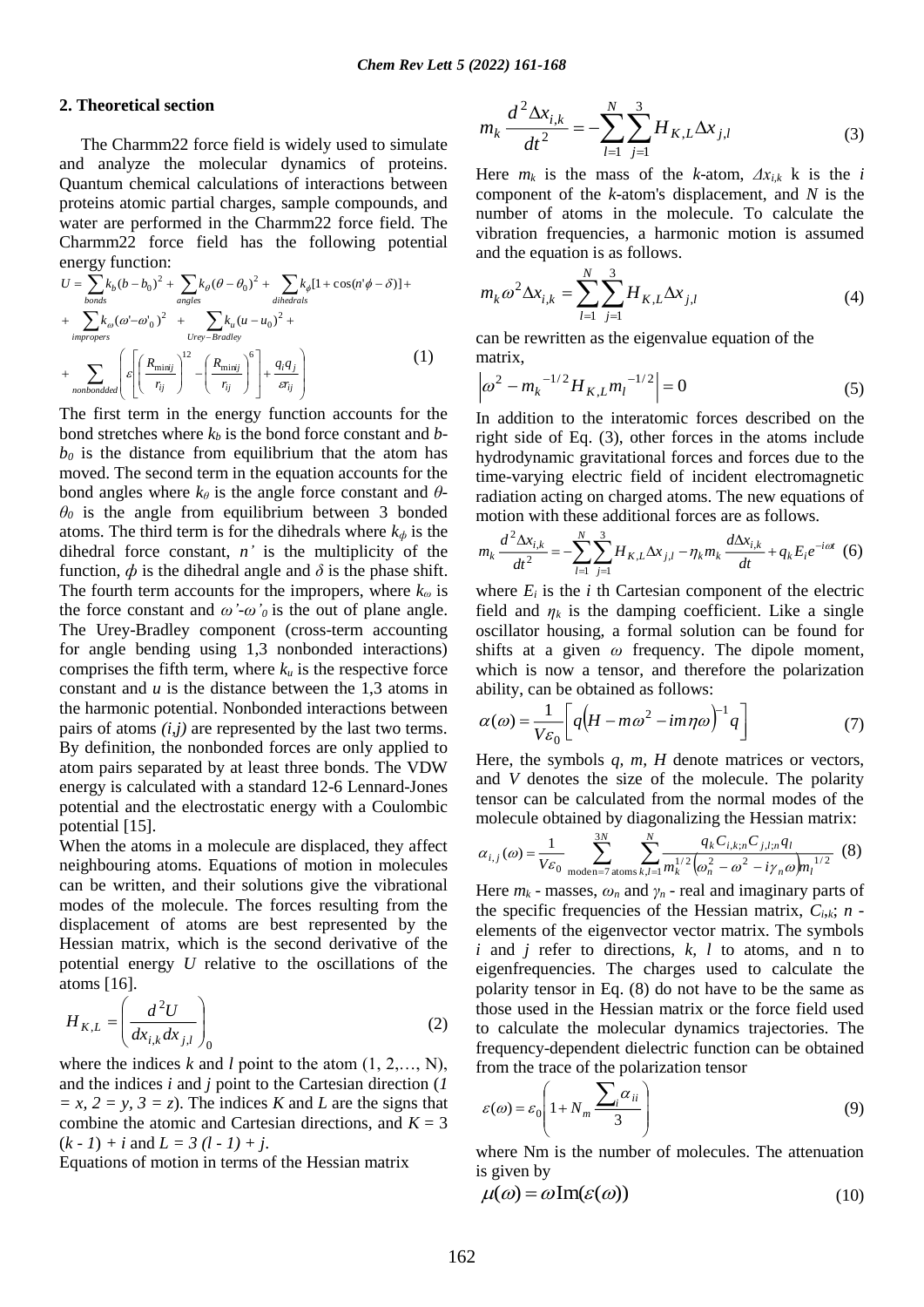Once Eq.(8) is set, a weakening occurs.

$$
\mu(\omega) = \rho \frac{1}{3} \sum_{i=1,3k,l,n} \frac{q_k C_{i,k;n} \gamma_n \omega^2 C_{i,l;n} q_l}{m_k^{1/2} \left( \left( \omega_n^2 - \omega^2 \right)^2 + \left( \gamma_n \omega \right)^2 \right) m_l^{1/2}}
$$
(11)

where  $\rho$  is the density of the molecules.

Each eigenfrequency is bent by Lorentzian, the full width of which is half the maximum *γ<sup>n</sup>* damping constant.

$$
\mu(\omega) = \rho \frac{1}{3} \sum_{k,l,n} \frac{q_k C_{i,k;n} \gamma_n C_{i,l;n} q_l}{m_k^{1/2} \left( 4\delta^2 + \gamma_n^2 \right) m_l^{1/2}} \qquad (12)
$$

when the  $\gamma_n$  damping constant is small compared to eigenfrequency *ω<sup>n</sup>* and

 $\omega = \omega_n + \delta$  (13)

For frequencies comparable to the damping constant in the THz range, the motion decreases critically ( $\gamma_n = \omega_n$ ) or decreases excessively  $(\gamma_n > \omega_n)$  [17].

Fibroin protein particles that bind silver, gold nanoparticles, and copper ions were simulated in the Charmm22 (BIO+) force field in HyperChem Professional 8.0.8.

# **3. Experimental**

*3-1. Materials*

 In the experiments, powdered fibroin, silver nitrate ampule (Chimreaktivinvest, Uzbekistan), tetrachloroauric acid trihydrate (Carl Roth GmbH+Co. KG, Germany), KSCN-ampule, iron(III) nitrate crystal hydrate ampule (Chimreaktivinvest, Uzbekistan) were used.

#### *3-2. Instruments*

 "GFL 2104 bidistillator" (Germany), UV-1800 UV-Vis spectrophotometer (Japan), thermostat-Assistant cat. №3180 (Germany), IR-spectrophotometer-JASCO FT/IR-4600 (Japan), 2 mL micro burette (TU 64-2-403- 89).

*3-3. Research procedure 3-3-1. Sorption of Ag<sup>+</sup> ions into "HF"*

In order to study the sorption of  $Ag^+$  ions to "HF", experiments were performed in solutions of  $AgNO<sub>3</sub>$  at a concentration of 0.006, 0.0215, 0.04, 0.06 and 0.1 mol/L. The sorption process was carried out at a temperature of 298 K.

The amount of silver in the solutions after the sorption process was determined by titration with a solution of 0.02 mol/L KSCN using a 2 mL micro burette (to the nearest 0.01 mL). Samples obtained after the sorption process was analyzed by IR spectroscopy.

*3-3-2. Sorption of [AuCl4] - ions into "HF"*

 To study the sorption of gold ions into "HF" [AuCl<sub>4</sub>]<sup>-</sup> from solutions containing ions 0.00025, 0.0003, 0.0005, 0.001, 0.00258, 0.003322, 0.008, 0.015 and 0.017 mol/L used. The sorption process was carried out at a temperature of 298 K. The absorption values of the post-sorption solutions were determined using a UV-1800 UV-Vis spectrophotometer (Shimadzu) at a wavelength of 300 nm.



Figure1. [AuCl<sub>4</sub>] calibrated graph for a solution containing ions ( $λ= 300$  nm)

"HF" powder, which sorbs gold ions in low concentration solutions, turns red. This was seen as a sign that the gold ions were returned to the nanoparticle state by fibroin molecules. The IR spectra of the samples, which are thought to contain gold nanoparticles, were obtained.

# *3-3-3. Sorption of Cu2+ ions into "HF"*

 The sorption process was carried out at a temperature of 298 K in copper $(II)$  sulfate solutions with a concentration of 0.015, 0.0248, 0.0401, 0.0765, 0.1179, 0.1992, 0.317 and 0.33 mol/L. In order to determine the concentrations of copper(II) sulfate solutions, a calibration graph of the relationship between concentration  $(C_M)$  and light absorption  $(A)$  was constructed. The graph is based on the results obtained using a UV-1800 UV-Vis spectrophotometer (Shimadzu) at a wavelength of 810 nm.



**Figure 2.** The calibrated graph to determine the concentration of  $Cu^{2+}$  ion in aqueous solution (light absorption values determined at  $\lambda$ = 810 nm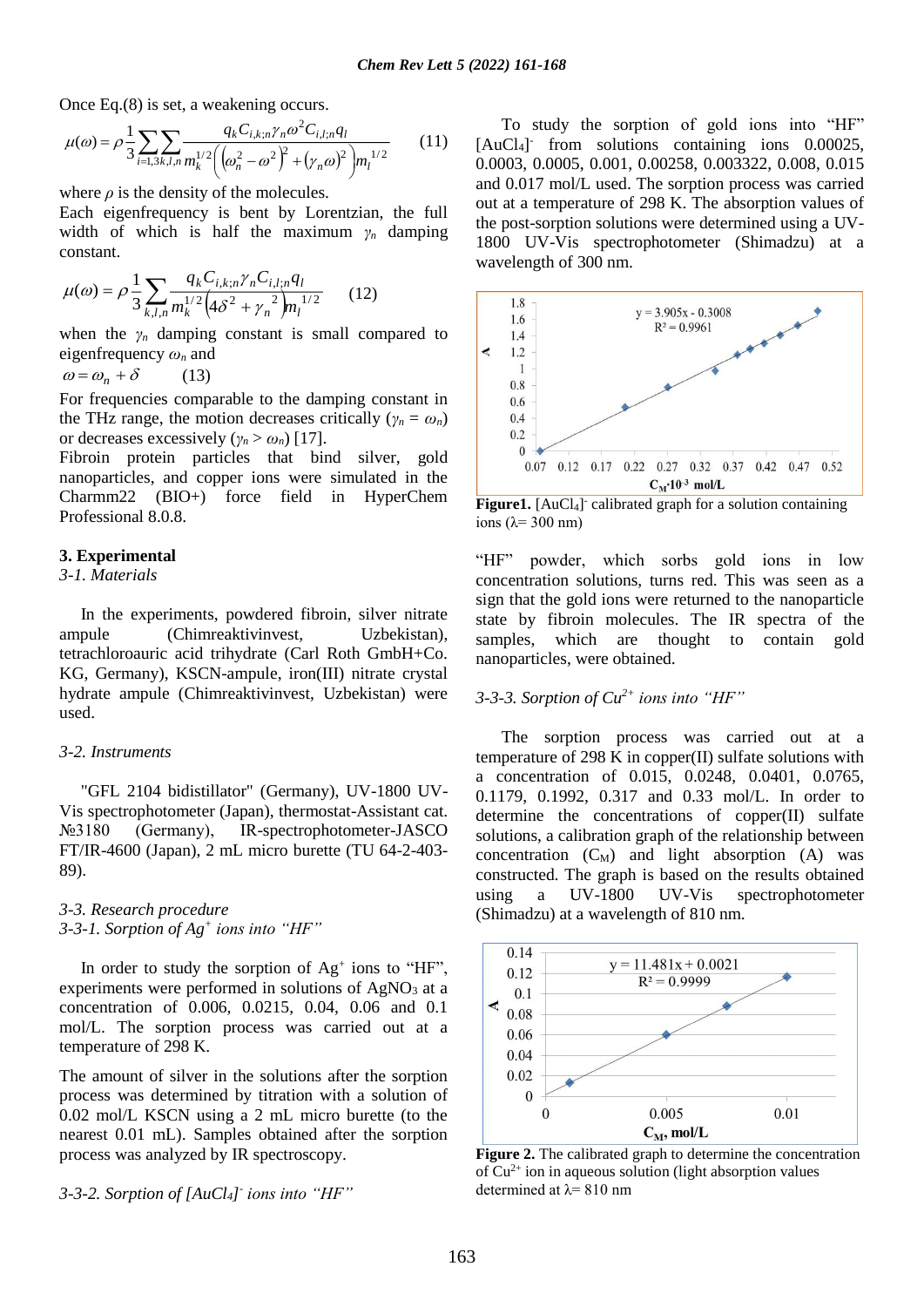#### **4. Results and Discussion**

Sorption of Ag<sup>+</sup> ions into "HF" and post-sorption processes were studied. At a temperature of 298 K, the maximum sorption capacity of Ag<sup>+</sup> ions to "HF" powder was found to be 247.7 mg/g.

Washing of the "HF" sample sorbing the  $Ag<sup>+</sup>$  ions with distilled water resulted in the complete removal of the sorbed Ag<sup>+</sup> ions from the "HF". This phenomenon confirms that Ag<sup>+</sup> ions are not chemically bound to "HF".



**Figure 3.** The IR spectrum of "HF" containing silver

Vibrations in the IR spectrum of 3283.21, 3078.8,  $2978.52$  cm<sup>-1</sup> indicate a decrease in the polyassocytic state of -OH and a structural change. The sharp increase in the vibrational intensities in the  $1339.32 \text{ cm}^{-1}$  region is due to the vibrations of the C-H group in the Phe amino acid residue. The valence vibration in the 1167.69 cm<sup>-1</sup> regions is specific to the C-N bond in the Tyr amino acid residue [18, 19]. Changes in absorption in the 600 and 825 cm<sup>-1</sup> regions are symmetrical vibrations characteristic of silver nanoparticles [20, 21]. The actual IR spectra of the "HF" containing the silver nanoparticles were compared with the IR spectra obtained on the basis of calculations in the HyperChem professional 8.0.8 program and the Charmm22 (BIO+) force field.



**Figure 4.** IR spectrum calculated in HyperChem program (AgNPs-"HF")

Based on the IR spectra obtained from calculations and the IR spectra obtained in practice, it can be concluded that silver nanoparticles were formed in "HF".



**Figure 5.** Model of silver nanoparticles bonded with "HF"

Table 1. Comparison of IR spectrum results obtained by calculation and in practice in HyperChem program (AgNPs- " $HF"$ )

| IR<br>spectral             | <b>Practical</b><br>TR.    | functional<br>$\blacktriangle$                                 |
|----------------------------|----------------------------|----------------------------------------------------------------|
| results                    | spectral                   | in<br>group                                                    |
| obtained<br>by             | results                    | which<br>silver                                                |
| calculation<br>in          |                            | nanoparticles                                                  |
| <b>HyperChem</b>           |                            | are bonded                                                     |
| 8.0.8                      |                            |                                                                |
| $2871.66$ cm <sup>-1</sup> | $2876.31$ cm <sup>-1</sup> | $O=C-Tyr$ ,                                                    |
|                            |                            |                                                                |
|                            |                            | NH-                                                            |
| $1338 \text{ cm}^{-1}$     | $1339.32$ cm <sup>-1</sup> | $Ag-O=C-Tyr^*$ ,                                               |
|                            |                            | $Ag-O=C, Ag-$                                                  |
|                            |                            | NH-                                                            |
| 831 cm <sup>-1</sup>       | 830 cm <sup>-1</sup>       | Ag-Ag, Au-                                                     |
|                            |                            | $O=C-Tyr^*$ , Ag-                                              |
|                            |                            | O≡C                                                            |
|                            |                            | $Ag-NH-$                                                       |
| $826.63$ cm <sup>-1</sup>  | $825.324$ cm <sup>-1</sup> | Ag-Ag, Ag-                                                     |
| $829$ cm <sup>-1</sup>     |                            | $NH2$ ,                                                        |
|                            |                            |                                                                |
|                            |                            |                                                                |
|                            |                            | Ser                                                            |
| $702.97$ cm <sup>-1</sup>  | $687.498$ cm <sup>-1</sup> |                                                                |
| $688$ cm <sup>-1</sup>     |                            | NH-                                                            |
|                            |                            | $Ar(C=C)$ , Ag-<br>Ag-O=C, Ag-<br>NH-, Ag-HO-<br>$Ag-O=C, Ag-$ |

The maximum sorption capacity of gold ions to "HF" was observed in 0.008 mol/L solution and was 265.47 mg/g. In solutions with a concentration of less than 0.005 mol/L, [AuCl4] - ions sorbed into "HF" react with phenolic groups of the amino acid residue Tyr to form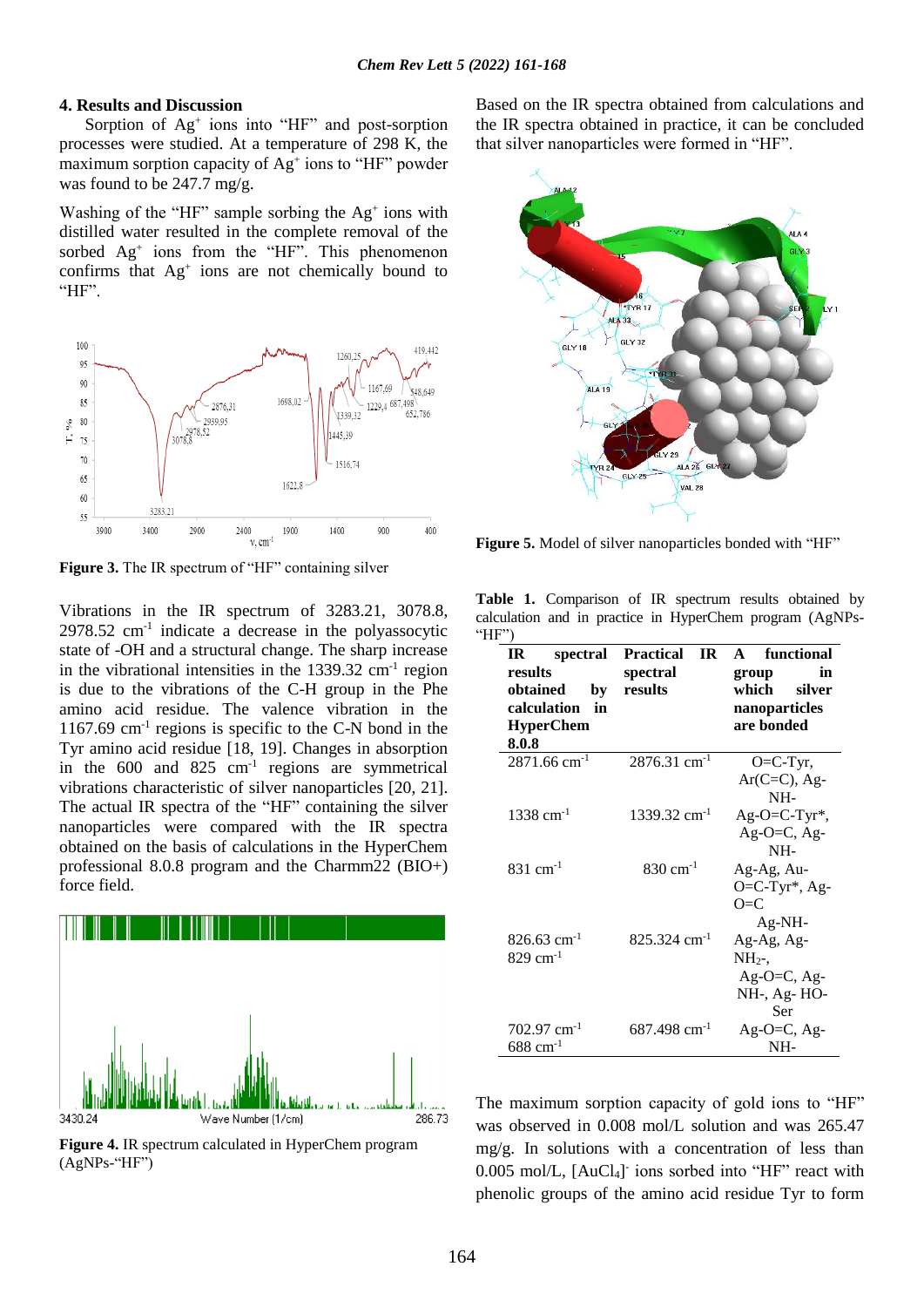gold nanoparticles. Therefore, after sorption, the color of "HF" particles changes to red over time. After the sorption process, IR spectra of "HF" powder obtained from solutions with a concentration of 0.00025, 0.0003, 0.0005 mol/L were obtained and analyzed.



**Figure 6.** IR spectrum of "HF" bonded with gold nanoparticles

The decrease in the intensity of absorption of 3284.18  $cm<sup>-1</sup>$  peaks in the IR spectrum explains the change in -NH- in the -OH and amide groups. The vibration in the 3072.05 cm-1 regions is related to the C-H vibrations in the aromatic ring, which reduces the absorption intensity in that area. Based on these data, it can be concluded that the -OH and phenylene groups in the amino acid residue of Tyr have undergone structural changes. The reaction of [AuCl<sub>4</sub>] ions is as follows.



The displacement of the  $1167.69$  cm<sup>-1</sup> region in the IR spectrum of the bonded gold nanoparticle to the 1165.76 cm-1 valence vibration region shows. Vibration in the 690.39 cm-1 area confirms the existence of an Au-N and Au-O bond.

IR spectra of a fibroin molecule bound to a gold nanoparticle were obtained and analyzed based on calculations.

The results of the analysis confirmed the above data. Calculations were performed in the HyperChem professional 8.0.8 program and in the Charmm22 (BIO+) force field optimized molecule. The IR spectra obtained by calculations were compared with the results of the IR spectra obtained in practice.



Figure 7. Model of gold nanoparticles bonded with "HF"



**Figure 8.** IR spectrum calculated in HyperChem program (AuNPs-"HF")

Table 2. Comparison of IR spectrum results obtained by calculation and in practice in HyperChem program (AuNPs- " $HF"$ )

| IR<br>spectral             | <b>Practical</b><br>TR.    | functional<br>$\blacktriangle$ |
|----------------------------|----------------------------|--------------------------------|
| results                    | spectral                   | in<br>group                    |
| obtained<br>by             | results                    | which<br>silver                |
| calculation<br>in          |                            | nanoparticles                  |
| <b>HyperChem</b>           |                            | are bonded                     |
| 8.0.8                      |                            |                                |
| $3285.96$ cm <sup>-1</sup> | $3284.18$ cm <sup>-1</sup> | Au-O=C, Au-                    |
|                            |                            | $O=C-Tyr$                      |
| $3081.47$ cm <sup>-1</sup> | $3072.05$ cm <sup>-1</sup> | Au-O $=C$ , Au-                |
| $3079.53$ cm <sup>-1</sup> |                            | $NH2-Ar(C=C)$ ,                |
|                            |                            | $Au-HO-Ser$                    |
| $2935.13$ cm <sup>-1</sup> | $2933 \text{ cm}^{-1}$     | Au-O=C-Tyr                     |
|                            |                            | $Ar(C=C)$                      |
| $1340 \text{ cm}^{-1}$     | $1335.46$ cm <sup>-1</sup> | Au-O=C-Tyr*                    |
| $1335.97$ cm <sup>-1</sup> |                            | Au-O=C                         |
| $1335.66$ cm <sup>-1</sup> |                            | $Au-NH-$                       |
| $692.41$ cm <sup>-1</sup>  | $690.39$ cm <sup>-1</sup>  | Au-O=C, $Au$ -                 |
| $696.45$ cm <sup>-1</sup>  | 632.537 cm <sup>-1</sup>   | NH-                            |
| $629.43$ cm <sup>-1</sup>  |                            |                                |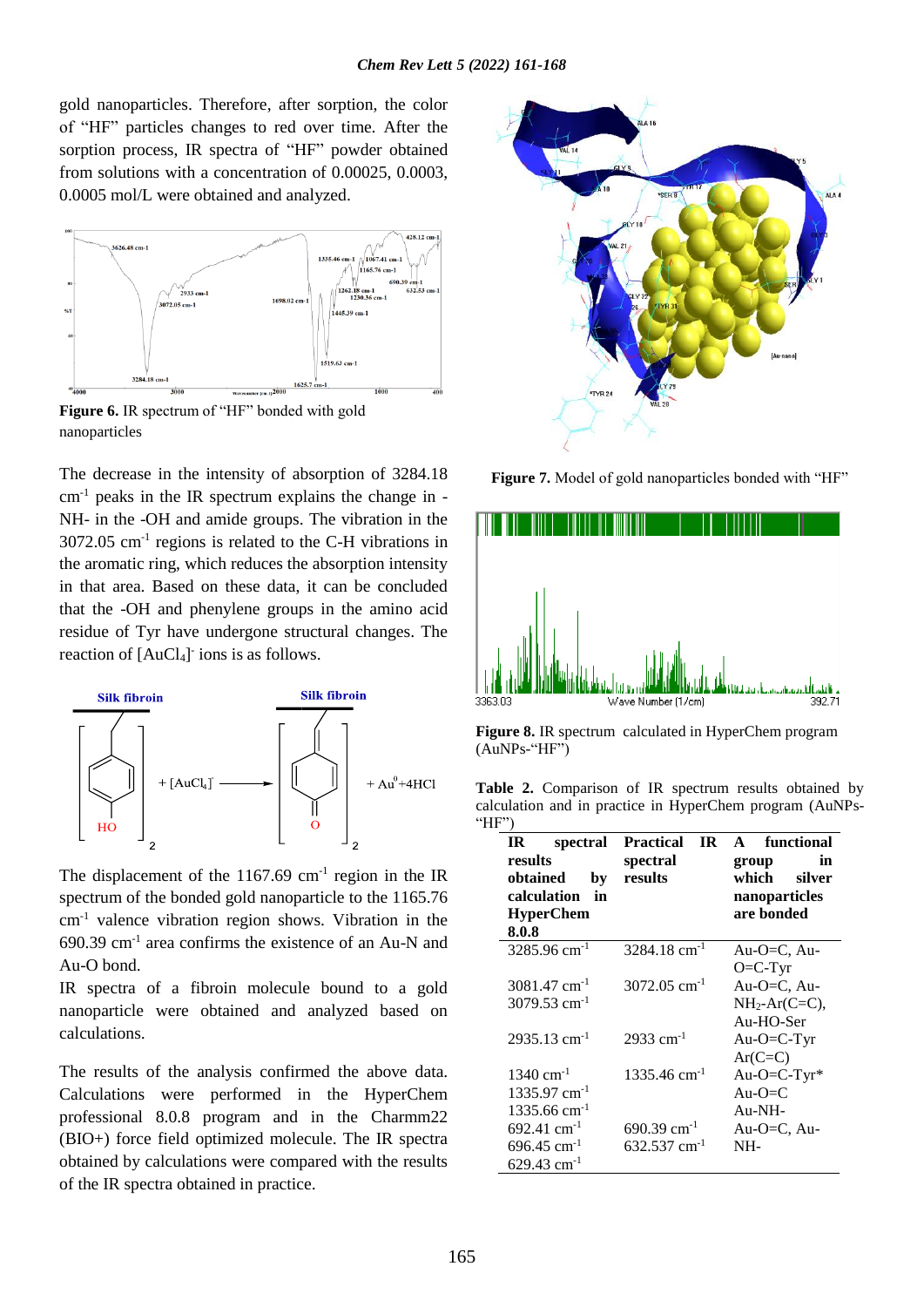Based on the IR spectra obtained as a result of calculations and the IR spectra obtained in practice, it was concluded that gold nanoparticles were formed.

The maximum sorption capacity of  $Cu^{2+}$  ions to "HF" was observed in a solution with a concentration of 0.317 mol/L and was found to be 56.88 mg/g.

Once the sorption of  $Cu^{2+}$  ions is complete, the copper ions in the powdered "HF" can be desorbed. However, when the copper ions were retained in the powdered "HF" for 1 week, the "HF" turned yellow and the sorbed copper ions could not be desorbed. From these changes, it can be concluded that  $Cu^{2+}$  ions are initially sorbed to the surface and pores of powdered "HF", and over time,  $Cu<sup>2+</sup>$  ions sorbed form chemical bonds with the multifunctional groups of "HF". IR-spectroscopy analysis was performed to determine whether the sorbed  $Cu<sup>2+</sup>$  ions formed a chemical bond with the polyfunctional groups in the "HF".



**Figure 9.** IR spectrum of "HF" bound to  $Cu^{2+}$  ions

Analysis of the IR spectrum of "HF" bound by  $Cu^{2+}$  ions showed a partial increase in peak intensity in the area of  $426.191$  cm<sup>-1</sup>. It is known from the literature [22, 23] that in the IR spectra of proteins bound by copper coordination bonds, vibrations related to Cu-N, Cu-O bonds are observed in the absorption of 470-350 cm-1 areas. Absorption in the  $426.191 \text{ cm}^{-1}$  region of the "HF" IR spectrum indicates the formation of a Cu-N and Cu-O bond.

An increase in the absorption intensity of "HF" in the area of  $1625.7 \text{ cm}^{-1}$  indicates that it binds to copper ions with amide I groups in the β-structure of fibroin. It can be explained that the changes in the peaks in the area of  $3080.73$  cm<sup>-1</sup>,  $2976.59$  cm<sup>-1</sup> are also associated with copper ions in the carboxyl group "–O–".

In order to verify the above results, it was assumed that  $Cu<sup>2+</sup>$  ions formed a coordination bond with silk fibroin, and calculations were performed on this compound. The calculations were performed in HyperChem professional 8.0.8 software and in the case of optimizing the molecule in the Charmm22 (BIO+) force field. Using the program, the IR spectra of the compound were

obtained on the basis of calculations. The IR spectra obtained using calculations were compared with the IR spectral results obtained in practice. Using the program, it was determined which spectrum was observed in which functional groups.



**Figure 10.** Model of molecular structure of "HF" bound to  $Cu^{2+}$  ions



**Figure 11.** IR spectrum of "HF" bound to  $Cu^{2+}$  ions

Table 3. Comparison of IR spectrum results obtained by calculation and in practice in HyperChem program  $(Cu^{2+})$ " $HF"$ )

| <b>IR</b><br>spectral<br>results<br>obtained<br>by<br>calculation<br>in<br><b>HyperChem</b><br>8.0.8 | <b>Practical</b><br>IR<br>spectral<br>results | A functional<br>in<br>group<br>which<br>silver<br>nanoparticles<br>are bonded |
|------------------------------------------------------------------------------------------------------|-----------------------------------------------|-------------------------------------------------------------------------------|
| $3283.22$ cm <sup>-1</sup><br>$3293.69$ cm <sup>-1</sup>                                             | $3283.21$ cm <sup>-1</sup>                    | $Cu-O-CO2$<br>$Cu-NH$<br>$Cu-O=C$                                             |
| $1626.37$ cm <sup>-1</sup>                                                                           | $1625.7$ cm <sup>-1</sup>                     | $Cu-O=C-Gly,$<br>Cu-NH-Gly                                                    |
| $427.11 \text{ cm}^{-1}$                                                                             | $426.191$ cm <sup>-1</sup>                    | $Cu-O=C$ , $Cu$ -<br>NH-                                                      |

It can be seen that the IR spectrum obtained using calculations and the IR spectrum obtained in practice is close to each other. Based on these results, it can be assumed that  $Cu^{2+}$  ions formed a complex compound by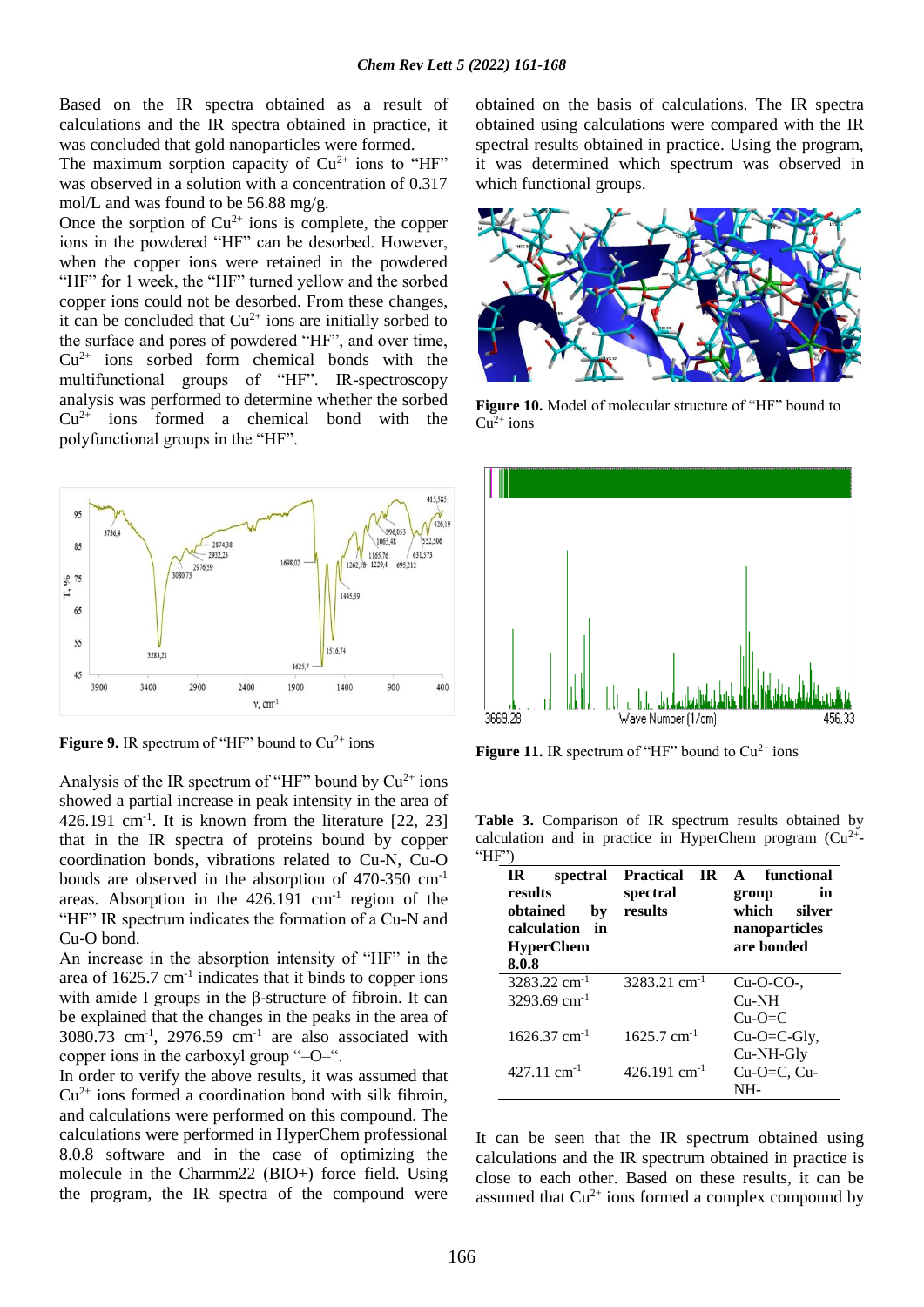coordinating with the functional groups in the β-chain part of "HF". Based on the results of the analysis, it was concluded that copper ions with polyfunctional groups of "HF" sorbent formed a polymer-metal complex.

### **5. Conclusion**

 The formation of nanoparticles from silver and gold ions in "HF" pores and the formation of coordination bonds by copper ions were proved using Charmm22 force field calculations. The peaks in the 600–825 cm-1 region of the IR spectra practical obtained from the silver-bearing "HF" were characteristic of silver nanoparticles, and the results of the spectra obtained on the basis of theoretical calculations were compared. The peak in the 690.39 cm<sup>-1</sup> region characteristic of the Au-N and Au-O bonds in gold nanoparticles was compared with the theoretically calculated peaks. It was observed that the IR spectral results obtained in theoretical calculations that copper ions were not converted to nanoparticles in the composition of "HF" corresponded to the actual results. Based on the results of such research, it will be possible to draw preliminary conclusions about the composition of the obtained substance.

#### **References**

- [1] Huang, Y, Farooq, MU, Kundu, P, Hazarika, S, Feng, X. Use of fibroin polypeptide from silk processing waste as an effective biosorbent for heavy metal removal. *Can JChem Eng.,* (2021) 1–11.
- [2] Fukashi Shimizu, Ikuzo Sakaguchi. Adsorptive rate of metal cations on silk fibroin fiber, *Sen'i Gakkaishi,* 36(3), (1980) 127-131.
- [3] Tsukasa Sato, Saki Abe, Shinko Ito, Tatsuo Abe. Silk fibroin fiber for selective palladium adsorption: Kinetic, isothermal and thermodynamic properties. *Journal of Environmental Chemical Engineering*, 7(2), (2019) 102958.
- [4] Tsukasa Sato, Tsugumi Seki, Shino Yokoyama, Shinko Ito. Adsorption of Cesium Ion on Silk Fibroin in Aqueous Solution, *Trans. Mat. Res. Soc. Japan*, 42(2), (2017) 19-22.
- [5] Tomeh MA, Hadianamrei R, Zhao X. Silk Fibroin as a Functional Biomaterial for Drug and Gene Delivery. *Pharmaceutics*, 11(10), (2019) 494.
- [6] A. Bozorgian, Z. Arab Aboosadi, A. Mohammadi, B. Honarvar, A. Azimi, Optimization of determination of CO2 gas hydrates surface tension in the presence of nonionic surfactants and TBAC, *Eurasian Chemical Communications*,2 (2020), 420-426.
- [7] Eshchanov K. , Baltayeva M. Determination of the molecular mass of hydrolyzed fibroin obtained from natural silk fibroin by spectrophotometry. *Journal of the Turkish Chemical Society Section A: Chemistry*, 9(1), (2022) 115-120.
- [8] N.I. Semenov, V. P. Yanukovych. Method for obtaining powder from natural silk. *USSR Patent*, (1991) No. 1826999 A3.
- [9] Nitayaphat W., Jintakosol T. Adsorption of Ag(I) from Aqueous Solutions Using Regenerated Silk Fibroin Adsorbent Beads.Journal of Natural Fibers. *Bellwether Pub.,Ltd.* (2020) 1-13.
- [10] Gao Ai Qin, Xie Kong Liang, Song Xi Yu, Zhang Kai, Hou Ai Qin. Removal of the heavy metal ions from aqueous solution using modified natural biomaterial membrane based on silk fibroin. *Ecological Engineering*, 99 (2017) 343-348.
- [11] Rastogi, S., Kandasubramanian, B. Ipak fibroin kompozitlari yordamida og'ir metall ionlari va bo'yoqlarning adsorbsiyasidagi progressiv tendentsiyalar. *Environ Sci Pollut Res*, 27(2020) 210–237.
- [12] Patel, Mrinal & Dubey, Devendra & Singh, Satinder. Phenomenological models of Bombyx mori silk fibroin and their mechanical behavior using molecular dynamics simulations. *Materials Science and Engineering:* C. 108 (2019) 110414.
- [13] A. Samimi, K. Kavosi, S. Zarinabadi, A. Bozorgian, Optimization of the Gasoline Production Plant in order to Increase Feed, *Progress in Chemical and Biochemical Research* ,3 (2020), 7-19.
- [14] Eshchanov K., Baltayeva M. Determination of the molecular mass of hydrolyzed fibroin obtained from natural silk fibroin by spectrophotometry. *Journal of the Turkish Chemical Society Section A*: *Chemistry*, 9(1), (2022) 115-120.
- [15] M.B. Sadr, A. Bozorgian, An overview of gas overflow in gaseous hydrates, *Journal of Chemical Reviews*, 3 (2021) 66-82.
- [16] Hayward S, Kitao A, Go N. Harmonic and anharmonic aspects in the dynamics of BPTI—a normal-mode analysis and principal component analysis. *Protein Science,* 3, (1994) 936–943.
- [17] Mott, A. J., & Rez, P. Calculation of the infrared spectra of proteins. *European biophysics journal*, 44(3), (2015) 103–112.
- [18] Davidson R.S. The photodegradation of some naturally occurring polymers. *J Photochem Photobiol B Biol*;33(1), (1996) 3-25.
- [19] Wyeth P.R. Scientific analysis of ancient and historic textiles informing preservation display and interpretation. *Archetype Publications*, (2004) 137-42.
- [20] Widyaningtyas, Ariffinisa & Yulizar, Yoki & Bagus Apriandanu, Dewangga. Ag2O nanoparticles fabrication by Vernonia amygdalina Del . leaf extract: synthesis, characterization, and its photocatalytic activities. *IOP Conference Series: Materials Science and Engineering*. 509 (2019) 012022.
- [21] Daye Sun, Jonathan Turner, Nan Jiang, Songsong Zhu, Li Zhang, Brian G. Falzon, Colin P. McCoy, Paul Maguire, Davide Mariotti, Dan Sun. Atmospheric pressure microplasma for antibacterial silver nanoparticle/chitosan nanocomposites with tailored properties. *Composites Science and Technology*, 186 (2020) 107911.
- [22] Kazuo Nakamoto. *Infrared and Raman Spectra of Inorganic and Coordination Compounds: Part A*: *Theory*